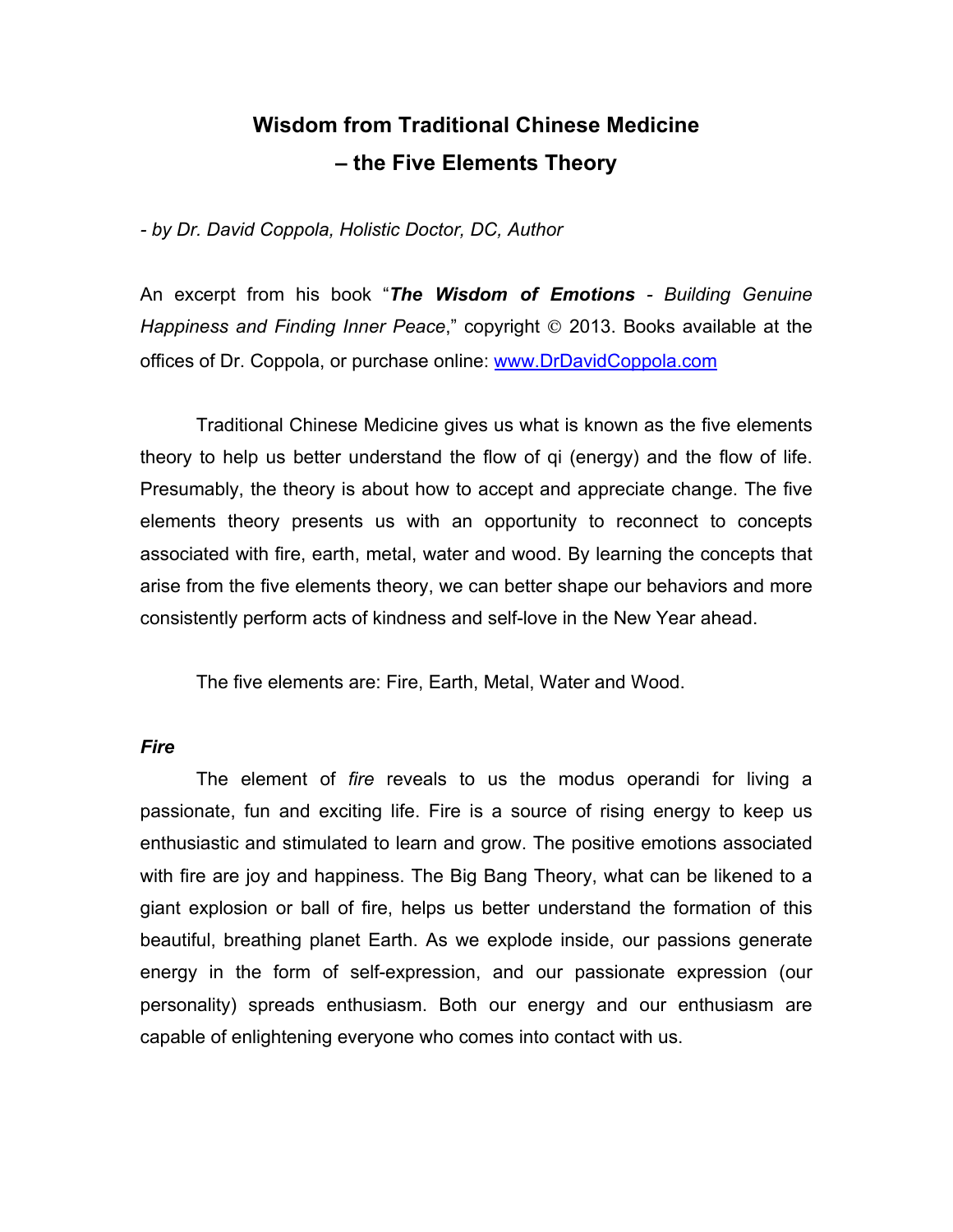#### *Earth*

The element of *Earth* reveals the challenging issues of self-worth and selftrust. When we are focused on what we *don't* want, instead of what we *do* want, we tend to become overwhelmed with anxieties and worries. There develops an intense wanting for things to be different. This whirling sense of longing leads to the depths of hopelessness sooner or later. One of the secrets to building genuine happiness is simply being happy with what you already have. Imbalances in our Earth element lead to feelings of guilt or shame. Guilt and shame are a result of living by someone else's values. Bring yourself to accept and appreciate who you are and what you bring to this world. Find a way to love yourself unconditionally. This is a healing practice that will nourish your heart and soul, and help keep you balanced and grounded on this magnificent planet we call Earth.

#### *Metal*

The *metal* element helps us tap into the characteristics of strength, durability, flexibility and longevity. Metal reminds us to be bright and shiny, which means to be smart and project a fun-loving, light-hearted attitude. Our immune system is linked to this element, so nurture your understanding of the concept of bending but not breaking. Viruses and bacteria will be opportunist when we are rigid and rusting with dogmatism.

The flexibility property of metal tells us to be open to what others have to contribute. When we are influenced by a hardened prejudice we are closed off from others and unable to embrace life—in this state, we inadvertently resist change. The characteristics and behaviors I am describing are warning signs telling us to let go and become more flexible with our views of what we consider right or wrong.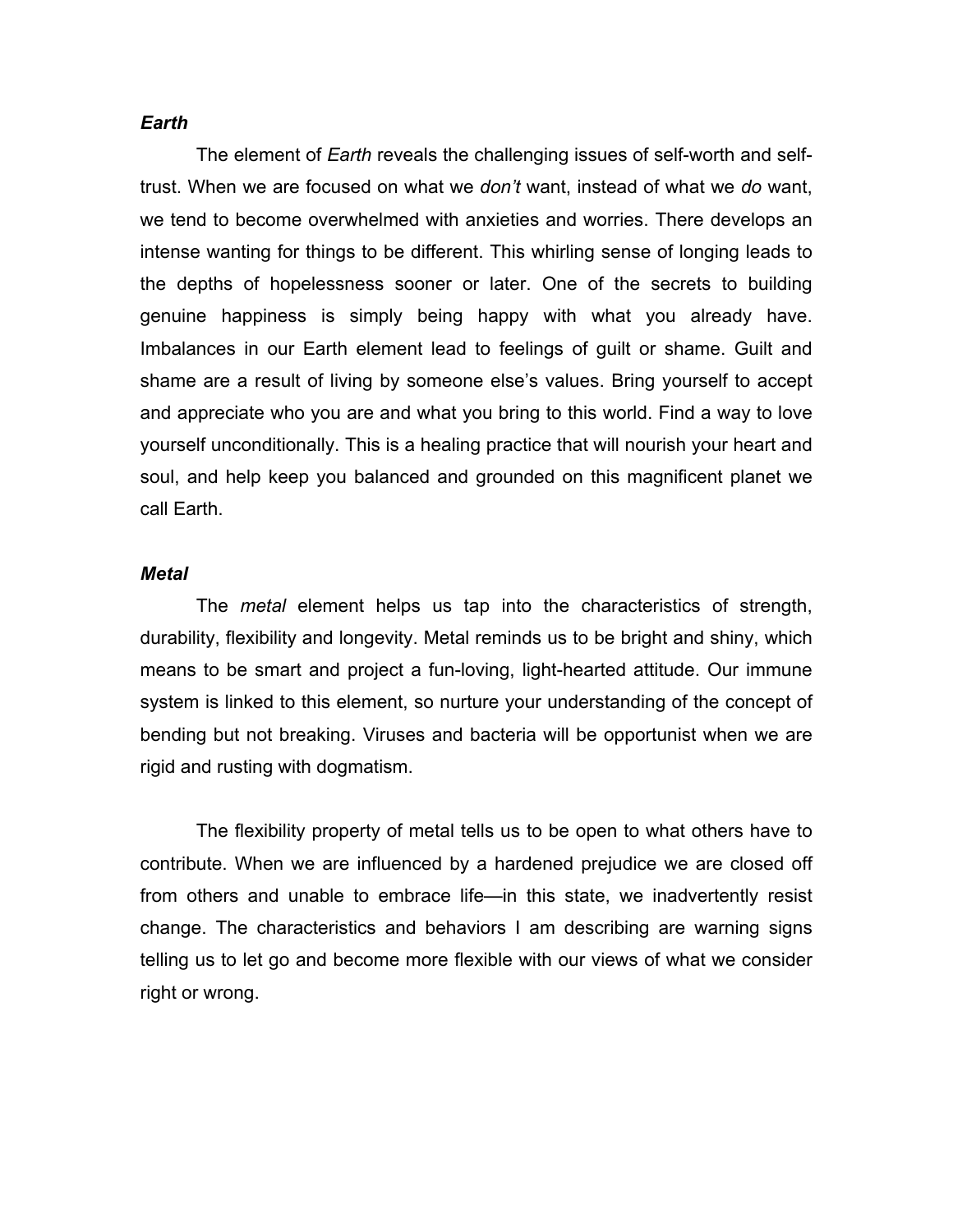Rumi's mystical poetic verse states this eloquently:

*Out beyond ideas of wrongdoing and rightdoing, there is a field. I'll meet you there.* 

He goes on to say:

*When the soul lies down in that grass, the world is too full to talk about… even the phrase "each other" doesn't make any sense.*

Be less judgmental and let go of your dogmatic tendencies. Breathe new life as you become more aware of the benefits of accepting others' individuality and how we can cooperatively embrace each other's uniqueness. As we learn to accept others, we can truly appreciate our differences. As you become more accepting you start to be attracted to more and more people. Consequently, you welcome fresh, new relationships that help you learn and grow and ultimately feed your bliss.

## *Water*

There is nothing on this earth that flows like *water*. When we think of the water element and what it can teach us, we need to acknowledge a sense of flow in daily life. Think about a tall cylindrical glass of water filled to the brim. Now, pour that water into a shallow bowl. If we look at the three-dimensional shape the water has taken, it now resembles a welcoming smile. The point is that it is the same water, just a different shape. This is a mental and visual lesson in authenticity. Water is true to itself; it adapts and flows like we do. Be yourself and act out of respect for yourself and those in your presence. There is nothing more beautiful in a human being than his or her ability to be authentic.

## *Wood*

Picture yourself as if you are a tree. Your trunk is your body, you are rooted in your individuality, your branches are your friends and family, and your leaves are your experiences during this lifetime. Imagine now that these leaves